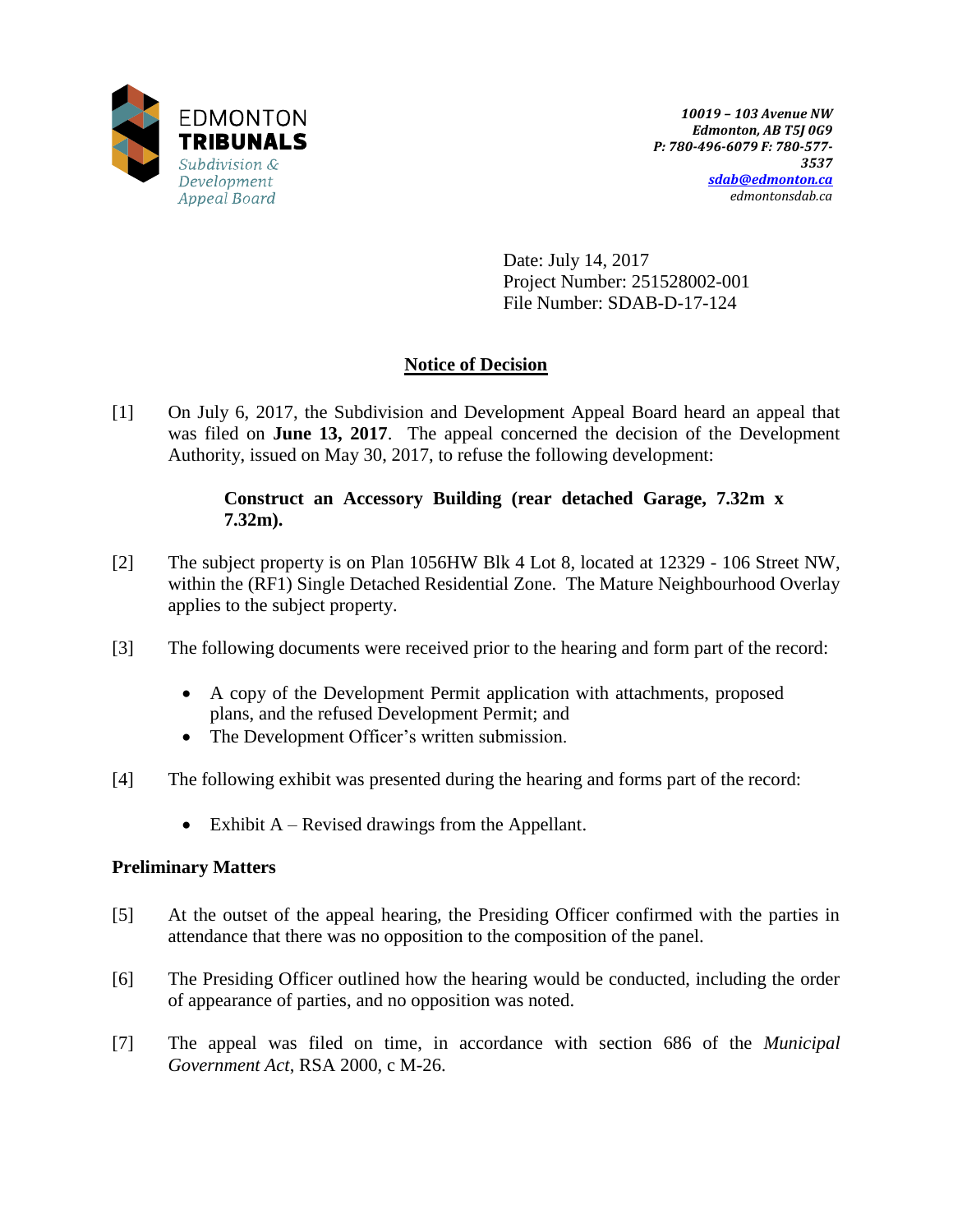#### **Summary of Hearing**

- *i) Position of the Appellant, Mr. M. Anderson*
- [8] Mr. Anderson provided the Board with revised plans, marked *Exhibit A*, and spoke to the changes in the roofline.
- [9] His preference is to have the stairwell outside the building to allow for more space inside the garage.
- [10] His preference is to build a barn-style garage with a gambrel roof.
- [11] The top of the roof is under the maximum allowable height requirement.
- [12] The attic in the garage will be used for storage only. He does not intend to use the attic as a suite.
- [13] With respect to questions from the Board, Mr. Anderson provided the following:
	- a. He spoke to two neighbours to the north and two neighbours to the south of the subject site regarding the height variance and he received verbal support from them.
	- b. The proposed development will not block sunlight to any of the neighbouring properties.
	- *ii) Position of the Development Officer, Ms. S. Watts*
- [14] Ms. Watts indicated that she does not have the authority to vary height.
- [15] She confirmed that the proposed development complies with all regulations in the *Edmonton Zoning Bylaw*, except for the height.
- [16] The proposed development will have a larger massing effect compared to a gable roof.
- [17] If the Board were to accept the revised plans, the height would still exceed the maximum allowable, and property owners would need to be re-notified of the design change.

#### *iii) Rebuttal of the Appellant, Mr. M. Anderson*

[18] Mr. Anderson would like the Board to review the original plans under appeal.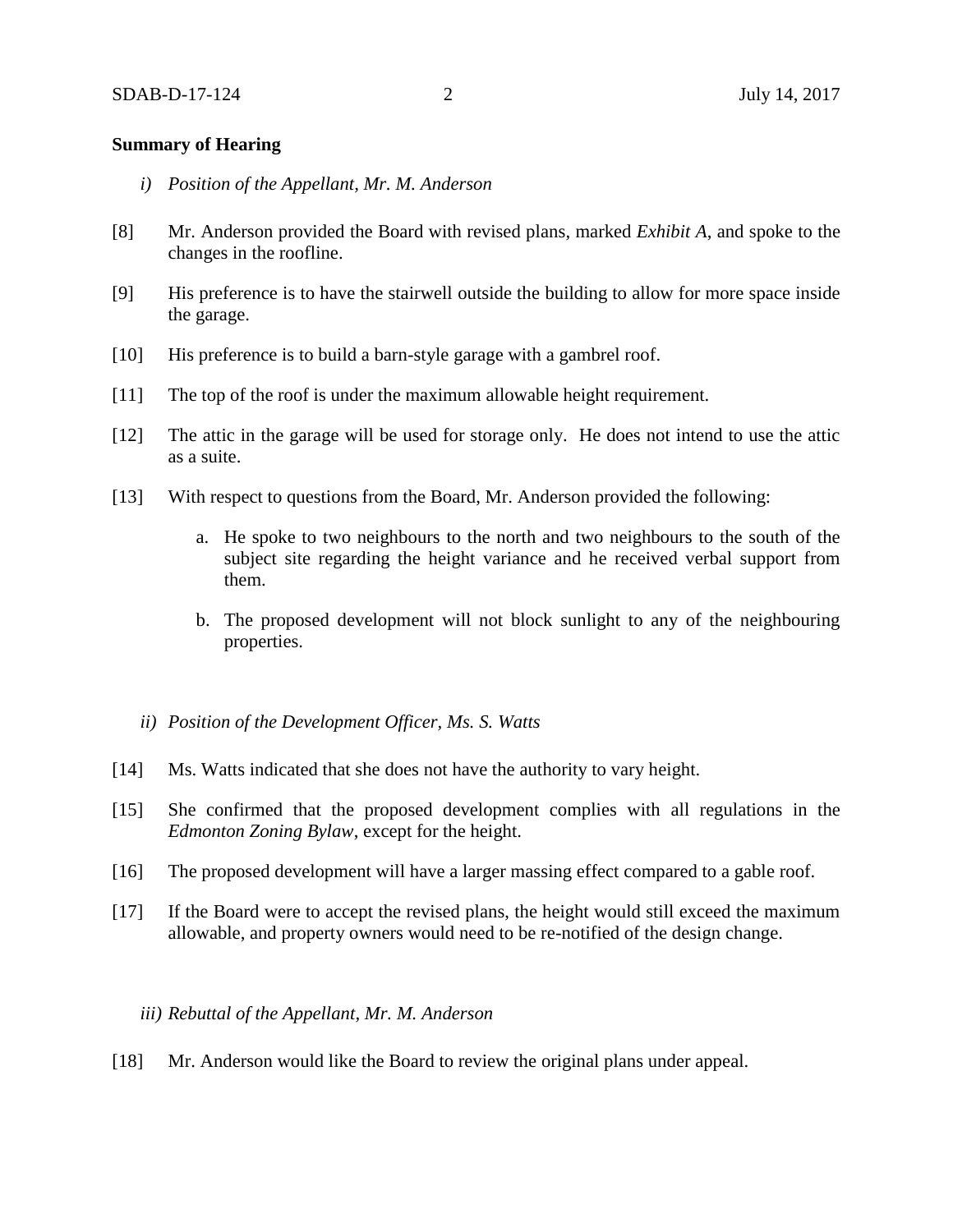#### **Decision**

- [19] The appeal is **ALLOWED** and the decision of the Development Authority is **REVOKED**. The development is **GRANTED** as applied for to the Development Authority.
- [20] In granting the development the following variance to the *Edmonton Zoning Bylaw* is allowed:
	- 1. The maximum allowable Height of 4.3 metres per section 50.3(2) is varied to allow an excess of 0.77 metres, thereby increasing the maximum allowable Height to 5.07 metres.

#### **Reasons for Decision**

- [21] The proposed development, a detached Garage, is Accessory to a Permitted Use in the (RF1) Single Detached Residential Zone.
- [22] The proposed development meets all of the regulations of the Mature Neighbourhood Overlay and the (RF1) Single Detached Residential Zone. However, the Development Officer could not vary Height and refused the detached Garage.
- [23] Based on the evidence, the detached Garage is characteristic of the neighbourhood and the gambrel roofline will provide articulation to the design.
- [24] The proposed development has the verbal support of the most affected neighbours and there were no letters received in opposition.
- [25] Based on the above, it is the opinion of the Board that the proposed development will not unduly interfere with the amenities of the neighbourhood, and will not materially interfere with or affect the use, enjoyment or value of neighbouring parcels of land.

RSL

Mr. B. Gibson, Presiding Officer Subdivision and Development Appeal Board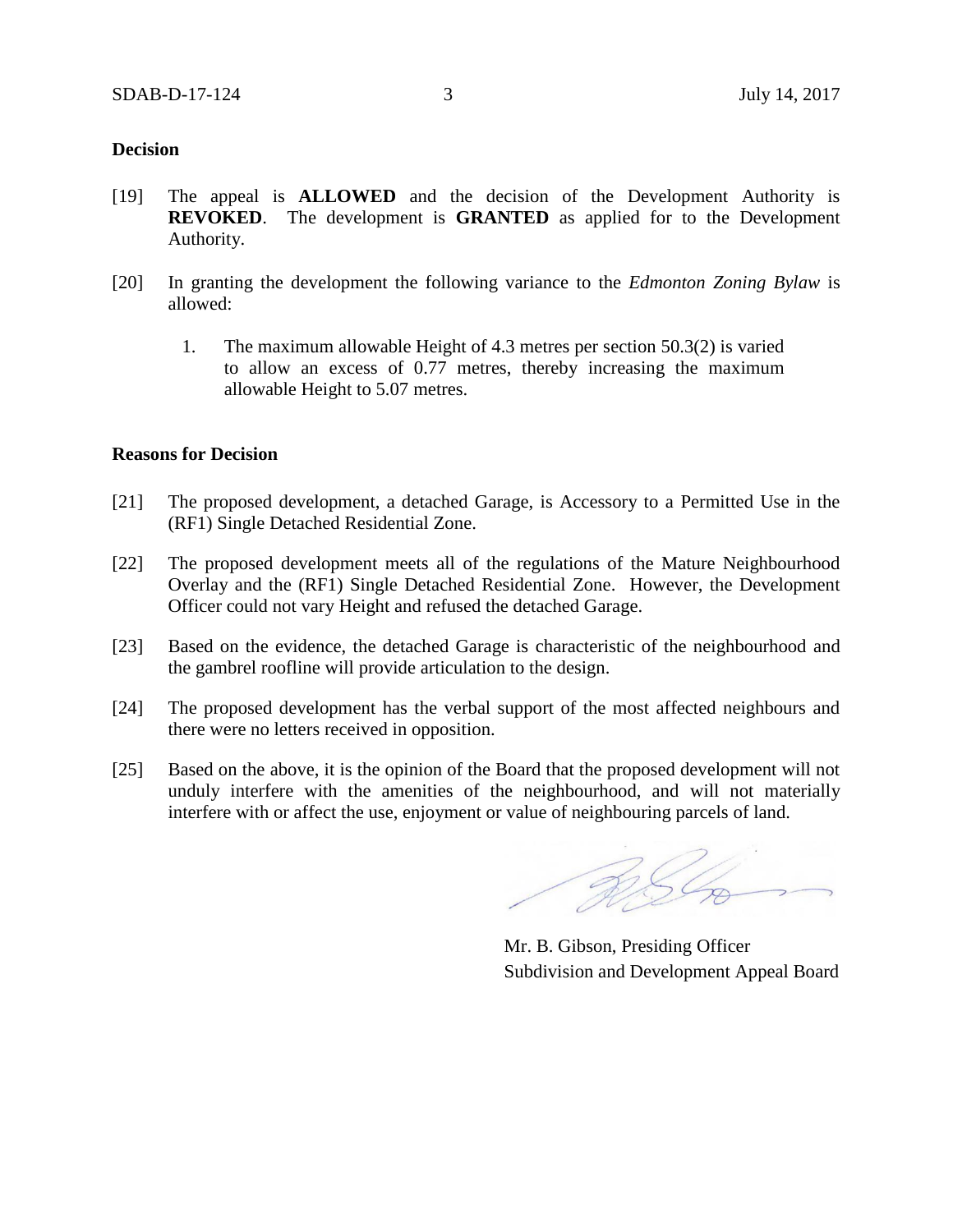### **Important Information for the Applicant/Appellant**

- 1. This is not a Building Permit. A Building Permit must be obtained separately from the Sustainable Development Department, located on the 2nd Floor, Edmonton Tower, 10111 – 104 Avenue NW, Edmonton, AB T5J 0J4.
- 2. Obtaining a Development Permit does not relieve you from complying with:
	- a) the requirements of the *Edmonton Zoning Bylaw*, insofar as those requirements have not been relaxed or varied by a decision of the Subdivision and Development Appeal Board,
	- b) the requirements of the *Alberta Safety Codes Act*,
	- c) the *Alberta Regulation 204/207 – Safety Codes Act – Permit Regulation*,
	- d) the requirements of any other appropriate federal, provincial or municipal legislation,
	- e) the conditions of any caveat, covenant, easement or other instrument affecting a building or land.
- 3. When an application for a Development Permit has been approved by the Subdivision and Development Appeal Board, it shall not be valid unless and until any conditions of approval, save those of a continuing nature, have been fulfilled.
- 4. A Development Permit will expire in accordance to the provisions of section 22 of the *Edmonton Zoning Bylaw, Bylaw 12800*, as amended.
- 5. This decision may be appealed to the Alberta Court of Appeal on a question of law or jurisdiction under section 688 of the *Municipal Government Act*, RSA 2000, c M-26. If the Subdivision and Development Appeal Board is served with notice of an application for leave to appeal its decision, such notice shall operate to suspend the Development Permit.
- 6. When a decision on a Development Permit application has been rendered by the Subdivision and Development Appeal Board, the enforcement of that decision is carried out by the Sustainable Development Department, located on the 2nd Floor, Edmonton Tower, 10111 – 104 Avenue NW, Edmonton, AB T5J 0J4.

*NOTE: The City of Edmonton does not conduct independent environmental checks of land within the City. If you are concerned about the stability of this property for any purpose, you should conduct your own tests and reviews. The City of Edmonton, when issuing a development permit, makes no representations and offers no warranties as to the suitability of the property for any purpose or as to the presence or absence of any environmental contaminants on the property.*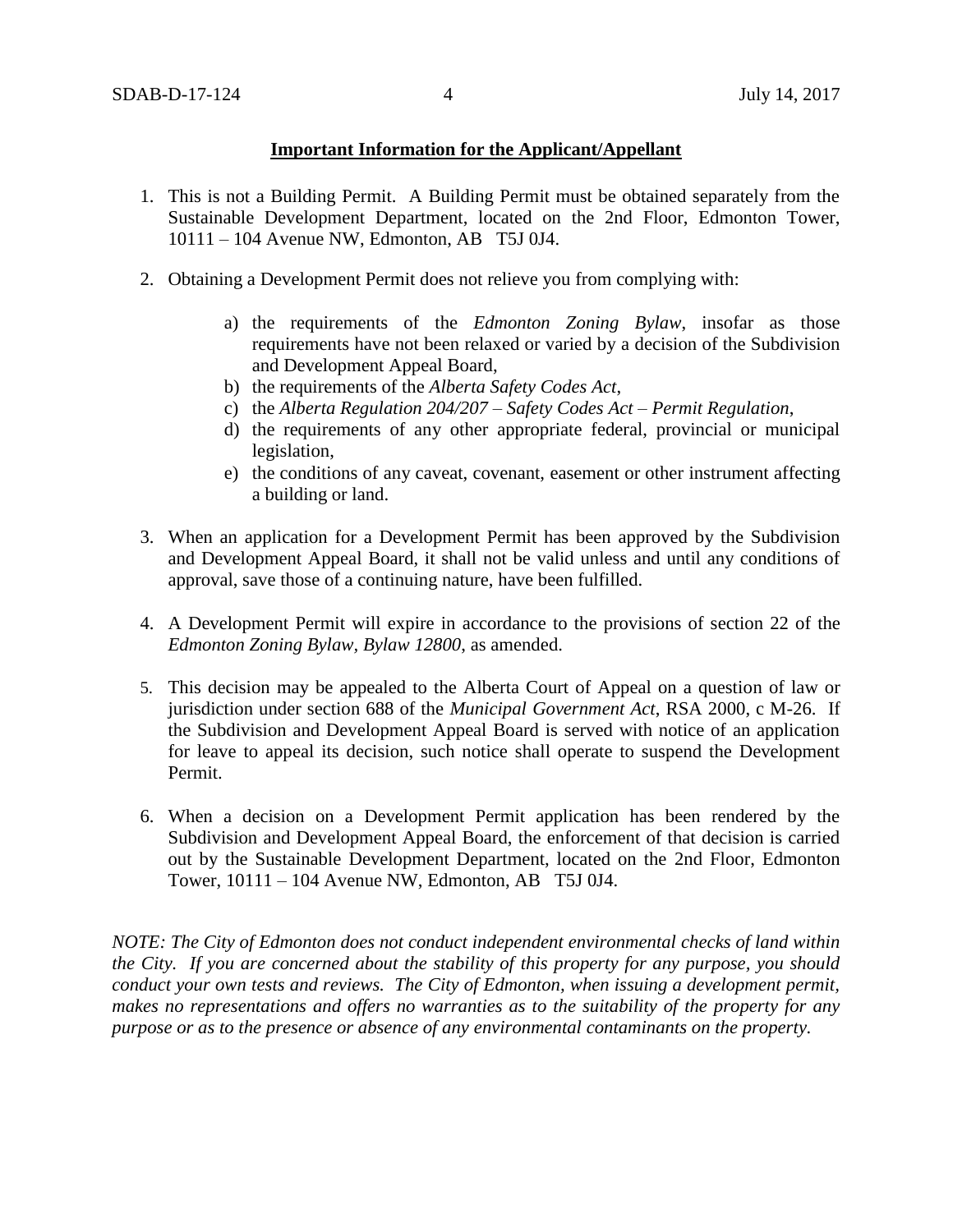

Date: July 14, 2017 Project Number: 243807558-001 File Number: SDAB-D-17-125

# **Notice of Decision**

[1] On July 6, 2017, the Subdivision and Development Appeal Board heard an appeal that was filed on **June 9, 2017**. The appeal concerned the decision of the Development Authority, issued on June 9, 2017, to refuse the following development:

## **Construct an Accessory Building (rear detached Garage, 8.4m X 11.12m) and with an exterior fireplace attached to the Garage, and to demolish an existing Accessory Building (6.8 m X 4.97m).**

- [2] The subject property is on Plan 1125KS Blk 5 Lot 45, located at 8928 146 Street NW, within the (RF1) Single Detached Residential Zone. The Mature Neighbourhood Overlay applies to the subject property.
- [3] The following documents were received prior to the hearing and form part of the record:
	- A copy of the Development Permit application with attachments, proposed plans, and the refused Development Permit;
	- The Development Officer's written submission; and
	- The Appellant's written submissions with photographs and community consultation.

### **Preliminary Matters**

- [4] At the outset of the appeal hearing, the Presiding Officer confirmed with the parties in attendance that there was no opposition to the composition of the panel.
- [5] The Presiding Officer outlined how the hearing would be conducted, including the order of appearance of parties, and no opposition was noted.
- [6] The appeal was filed on time, in accordance with section 686 of the *Municipal Government Act*, RSA 2000, c M-26.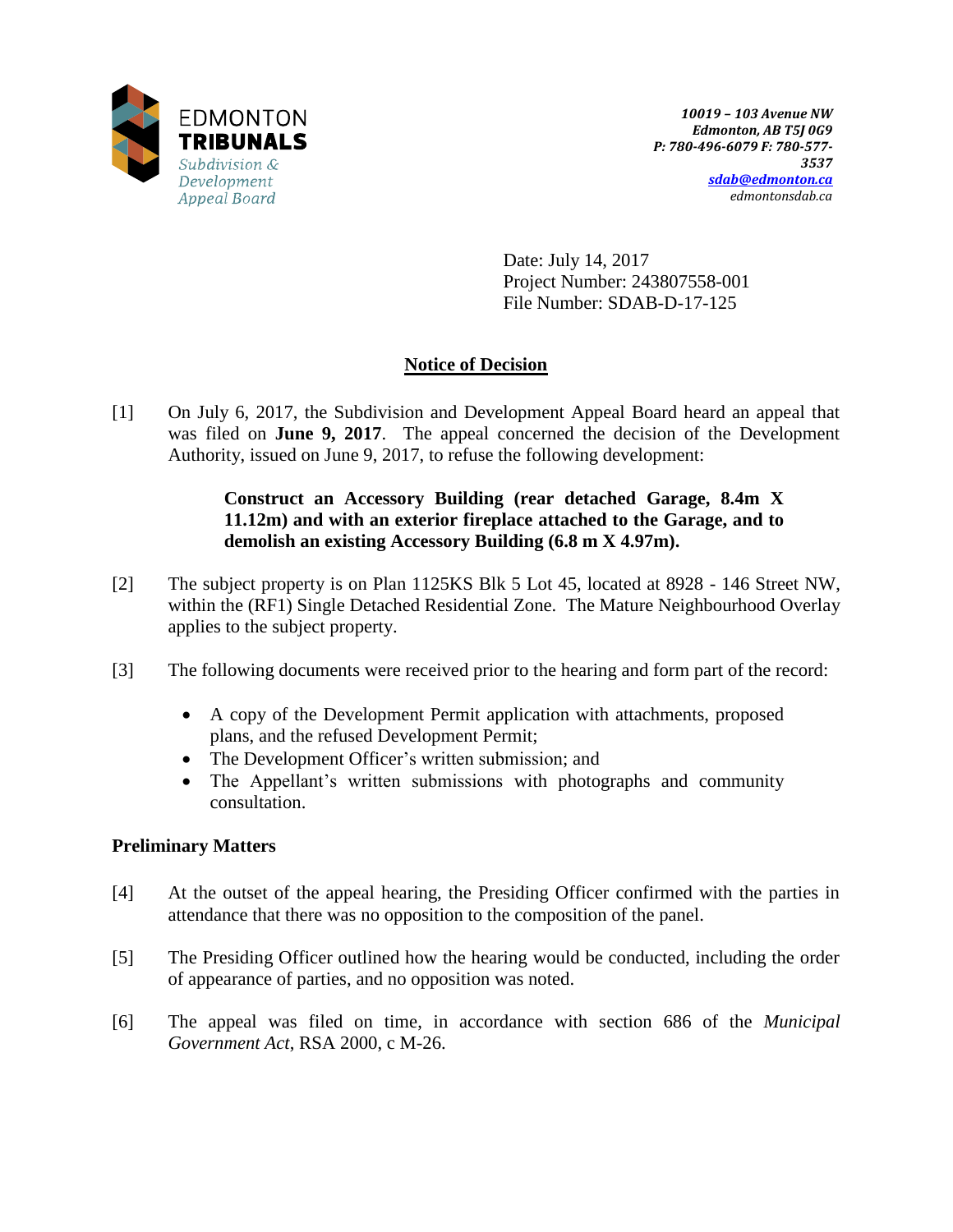#### **Summary of Hearing**

- *i) Position of the Appellant, Ms. C. Shufflebotham*
- [7] The detached Garage was designed for use, aesthetics, and functionality. The design has an exterior fireplace for a courtyard setting.
- [8] The excess height is due to a 12-foot high wall to accommodate a 10 feet by 10 feet door for their small RV. The proposed 4/12 cottage-style roof is consistent with the roof of their house and will have a low visual impact from grade level.
- [9] The variance in site coverage is due to the three-car garage. The larger garage will allow her family to park cars, and provide storage and work space.
- [10] The proposed detached Garage will increase the value of her property.
- [11] The garage was placed closer to the house to allow for a full driveway, which will not shade their neighbour's garden.
- [12] With respect to questions from the Board, Ms. Shufflebotham provided the following:
	- a. She spoke to neighbouring property owners and showed them the proposed plans and discussed the variances for the proposed garage.
	- b. All of the neighbours she spoke to were in support of the proposed development. She did not receive any opposition from neighbouring property owners.
	- c. She is in agreement to the conditions suggested by the Development Officer.
	- *ii) Position of Affected Property Owners, Mr. D. Hite and Ms. D. Hucal, in support of the Appellant*
- [13] They live across the rear lane from the subject site.
- [14] Ms. Shufflebotham spoke to them in detail about the proposed garage.
- [15] They are confident that the proposed development will add character to the subject site and will be aesthetically pleasing.
- [16] The excess in height is minimal. The excess in height is to match the roof of the existing house.
- [17] There are other large vehicles in the area that are higher than the proposed garage.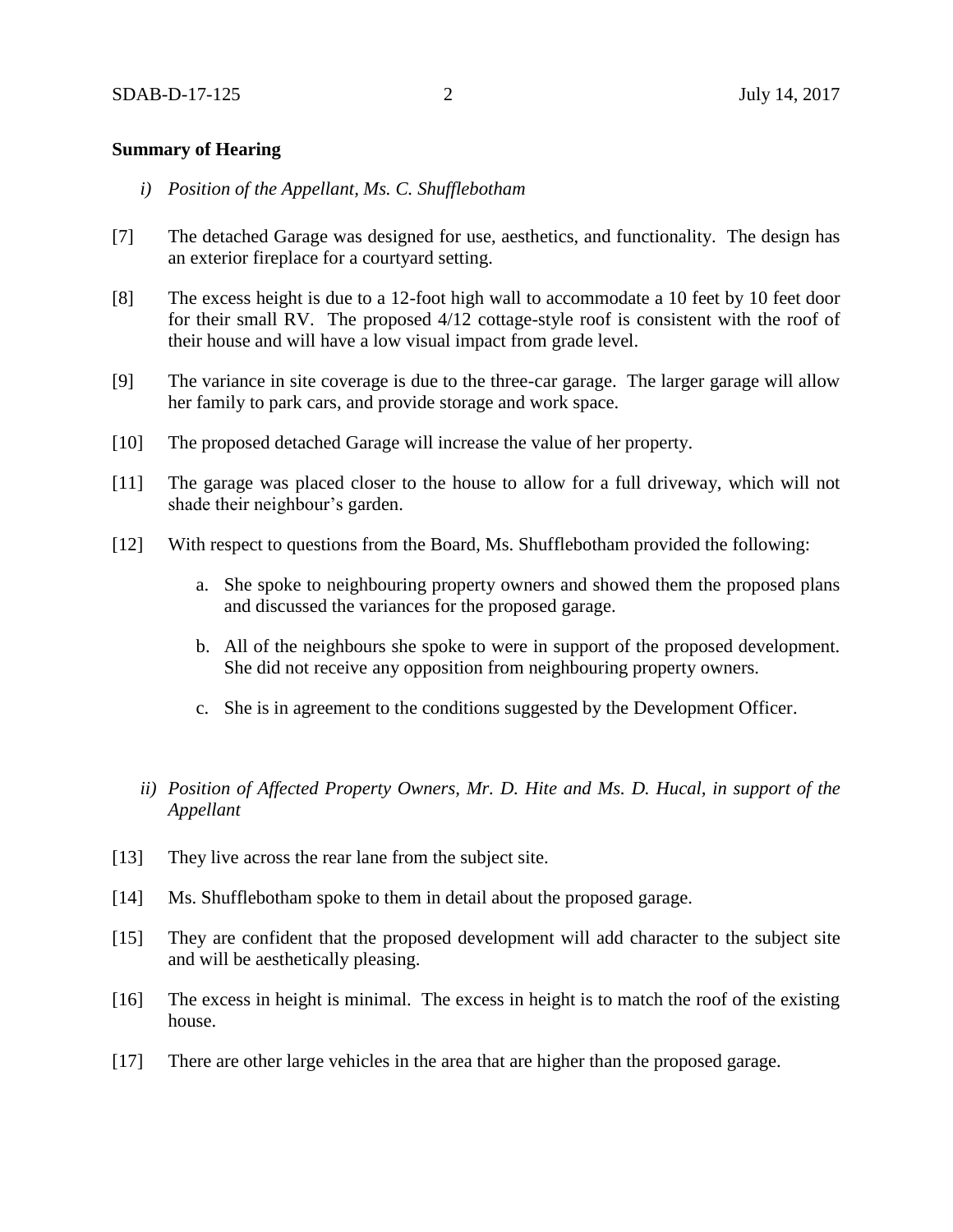- [18] In their opinion, the proposed development will increase the value of the subject site and the surrounding neighbourhood.
- [19] The proposed three-car garage is lower than the height of other garages in the area. There is a garage in the rear lane, west of the subject site that is two storeys.
	- *iii) Position of the Development Officer, Mr. B. Liang*
- [20] He confirmed that the community consultation conducted by the Appellant meets the requirements of the Mature Neighbourhood Overlay.
	- *iv) Rebuttal of the Appellant, Ms. C. Shufflebotham*
- [21] Ms. Shufflebotham did not have anything to add.

#### **Decision**

- [22] The appeal is **ALLOWED** and the decision of the Development Authority is **REVOKED**. The development is **GRANTED** as applied for to the Development Authority, subject to the following **CONDITIONS**:
	- 1. The development shall be constructed in accordance with the stamped and approved drawings.
	- 2. The Accessory Building shall not be used as a Dwelling (Section 50.3.1).
	- 3. Eave projections shall not exceed 0.46 m into required Yards or Separation Spaces less than 1.2 m. (Section 44.1.b).
	- 4. The design and use of exterior finishing materials used on the Accessory Building shall be similar to, or better than, the standard of surrounding development (Section 57.2.1).
- [23] In granting the development the following variances to the *Edmonton Zoning Bylaw* are allowed:
	- 1. The maximum allowable Height of 4.3 metres per section 50.3(2) is varied to allow an excess of 0.4 metres, thereby increasing the maximum allowed to 4.7 metres.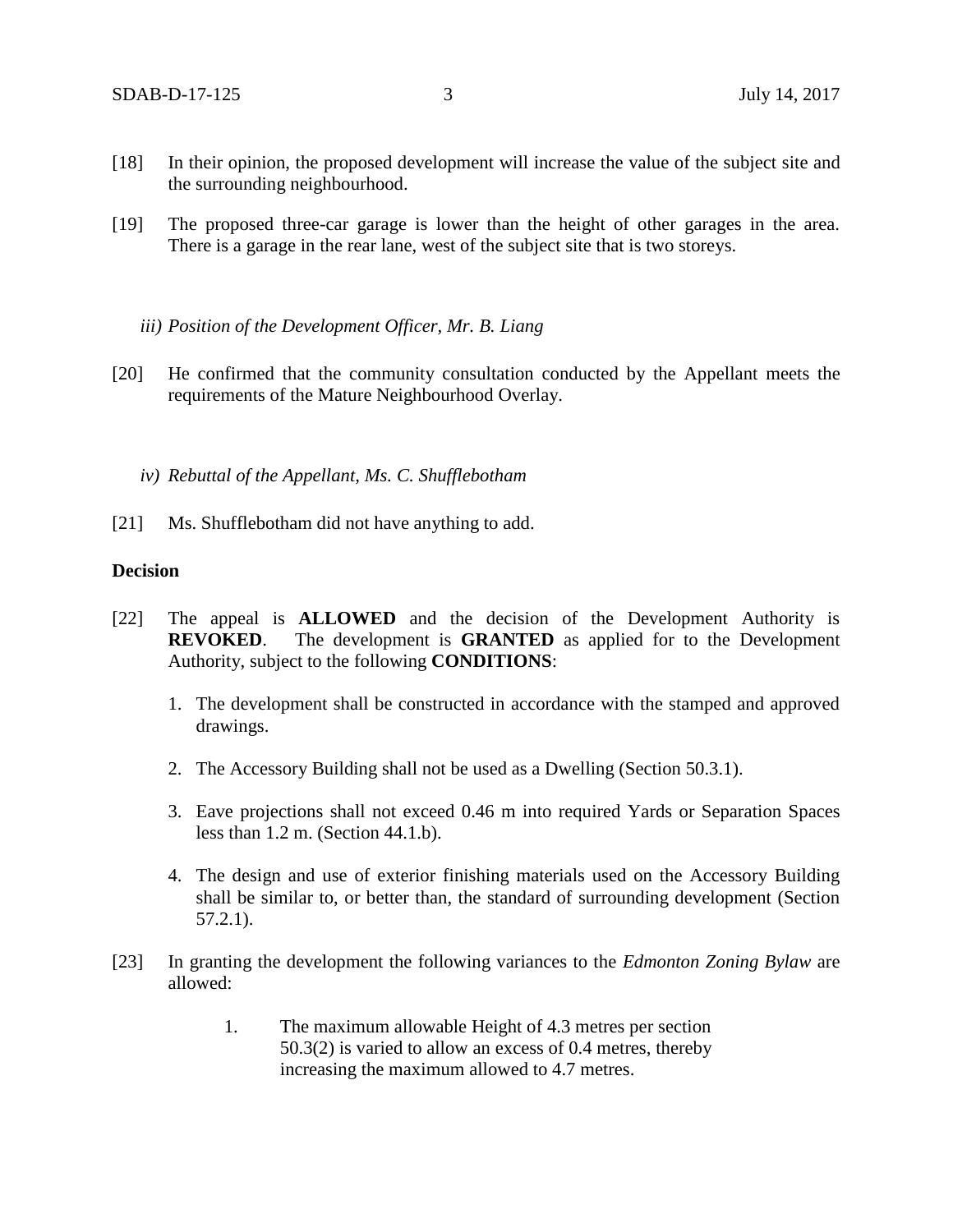- 2. The maximum allowable Site Coverage of 12 percent per section 110.4(7)(a) is varied to allow an excess of 2 percent, thereby increasing the maximum allowed to 14 percent.
- 3. The containment within the rear of 12.8 metres per section 814.3(20) is varied to allow the rear detached Garage to be located within the rear 13.2 metres, thereby allowing an excess of 0.4 metres.

#### **Reasons for Decision**

- [24] The proposed development is Accessory to a Permitted Use in the (RF1) Single Detached Residential Zone.
- [25] The Board accepts the evidence submitted that with the location of the proposed Garage, sun shadowing will not negatively impact the immediately adjacent neighbour to the north.
- [26] Based on the evidence submitted, the total Site Coverage is considerably less than the maximum 40 percent requirement.
- [27] Based on the photographic evidence, there are other Garages in the area that are over Height, including a two-Storey Garage immediately to the south. The proposed development will be characteristic of the neighbourhood.
- [28] There is support from neighbouring property owners and the Parkview Community League. The property owners across the rear lane to the west were in attendance at the hearing in support of the proposed development.
- [29] No letters were received in opposition and no one attended the hearing in opposition.
- [30] Based on the above, it is the opinion of the Board that the proposed development will not unduly interfere with the amenities of the neighbourhood, and will not materially interfere with or affect the use, enjoyment or value of neighbouring parcels of land.

RIG

Mr. B. Gibson, Presiding Officer Subdivision and Development Appeal Board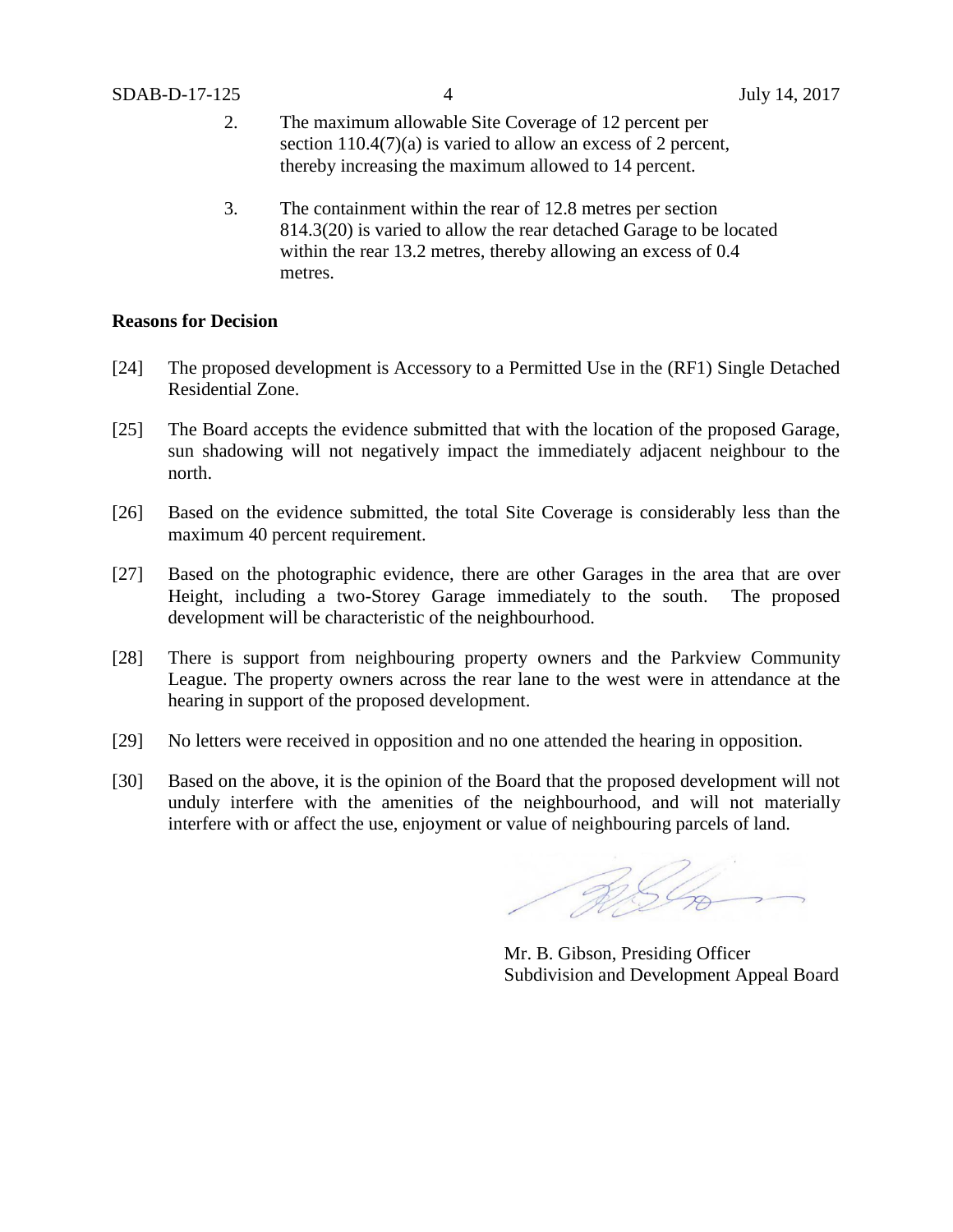### **Important Information for the Applicant/Appellant**

- 1. This is not a Building Permit. A Building Permit must be obtained separately from the Sustainable Development Department, located on the 2nd Floor, Edmonton Tower, 10111 – 104 Avenue NW, Edmonton, AB T5J 0J4.
- 2. Obtaining a Development Permit does not relieve you from complying with:
	- a) the requirements of the *Edmonton Zoning Bylaw*, insofar as those requirements have not been relaxed or varied by a decision of the Subdivision and Development Appeal Board,
	- b) the requirements of the *Alberta Safety Codes Act*,
	- c) the *Alberta Regulation 204/207 – Safety Codes Act – Permit Regulation*,
	- d) the requirements of any other appropriate federal, provincial or municipal legislation,
	- e) the conditions of any caveat, covenant, easement or other instrument affecting a building or land.
- 3. When an application for a Development Permit has been approved by the Subdivision and Development Appeal Board, it shall not be valid unless and until any conditions of approval, save those of a continuing nature, have been fulfilled.
- 4. A Development Permit will expire in accordance to the provisions of section 22 of the *Edmonton Zoning Bylaw, Bylaw 12800*, as amended.
- 5. This decision may be appealed to the Alberta Court of Appeal on a question of law or jurisdiction under section 688 of the *Municipal Government Act*, RSA 2000, c M-26. If the Subdivision and Development Appeal Board is served with notice of an application for leave to appeal its decision, such notice shall operate to suspend the Development Permit.
- 6. When a decision on a Development Permit application has been rendered by the Subdivision and Development Appeal Board, the enforcement of that decision is carried out by the Sustainable Development Department, located on the 2nd Floor, Edmonton Tower, 10111 – 104 Avenue NW, Edmonton, AB T5J 0J4.

*NOTE: The City of Edmonton does not conduct independent environmental checks of land within the City. If you are concerned about the stability of this property for any purpose, you should conduct your own tests and reviews. The City of Edmonton, when issuing a development permit, makes no representations and offers no warranties as to the suitability of the property for any purpose or as to the presence or absence of any environmental contaminants on the property.*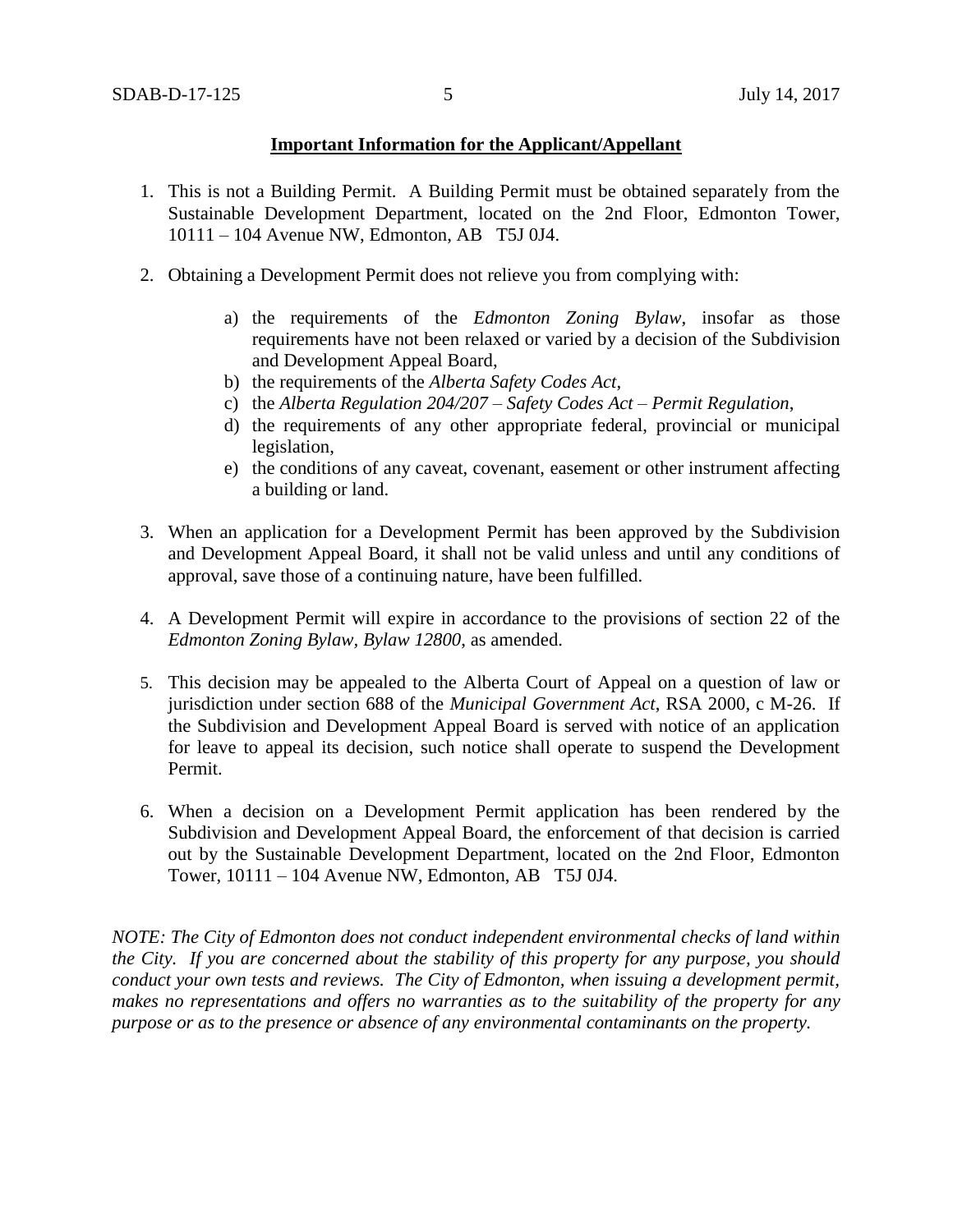

Date: July 14, 2017 Project Number: 233628888-002 File Number: SDAB-D-17-126

# **Notice of Decision**

[1] On July 6, 2017, the Subdivision and Development Appeal Board (the "SDAB") heard an appeal that was filed on **June 12, 2017**. The appeal concerned the decision of the Development Authority, issued on May 25, 2017, to approve the following development:

## **Erect a Fence (1.68m in Height) along a public road way (146 Street and 106 Avenue).**

- [2] The subject property is on Plan 5887HW Blk 4 Lot 22, located at 14516 106 Avenue NW, within the (RF1) Single Detached Residential Zone. The Mature Neighbourhood Overlay applies to the subject property.
- [3] The following documents were received prior to the hearing and form part of the record:
	- A copy of the Development Permit application with attachments, proposed site plan, and the approved Development Permit;
	- The Development Officer's written submission;
	- The Appellant's written submissions;
	- The Respondent's written submissions;
	- An on-line response from a property owner in opposition to the proposed development.
- [4] The following exhibit was presented during the hearing and forms part of the record:
	- Exhibit A A Google Map of the area from the Respondent.

## **Preliminary Matters**

- [5] At the outset of the appeal hearing, the Presiding Officer confirmed with the parties in attendance that there was no opposition to the composition of the panel.
- [6] The Presiding Officer outlined how the hearing would be conducted, including the order of appearance of parties, and no opposition was noted.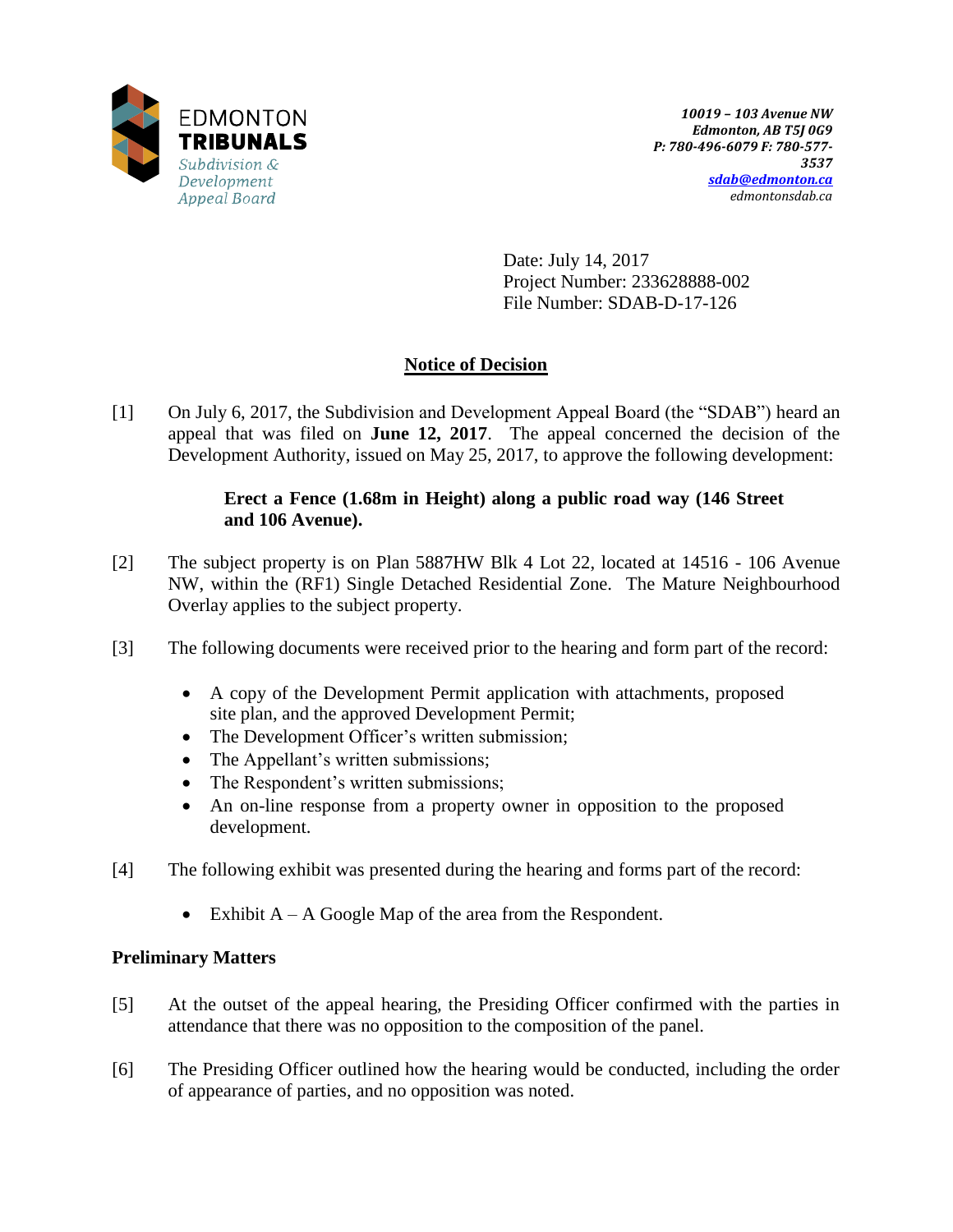[7] The appeal was filed on time, in accordance with section 686 of the *Municipal Government Act*, RSA 2000, c M-26.

#### **Summary of Hearing**

- *i) Position of the Appellant, Ms. D. Donovan, who was accompanied by Mr. M. Onciul, a property owner in opposition to the proposed development*
- [8] Mr. Onciul lives two houses north of the subject site.
- [9] He did not receive a notification for the development of the fence until he received a letter from the SDAB office regarding the appeal hearing.
- [10] There is a four-foot high fence on his property and he feels that this type of fence is sufficient.
- [11] In his opinion, a five-foot high fence should not be allowed as it changes the context of the neighbourhood.
- [12] In response to a question from the Board, he stated that he did not speak to the Respondent as he was not aware of the proposed fence.
- [13] Ms. Donovan stated that she lives across the rear lane to the east from the subject site.
- [14] She provided the Board with a community consultation of the most affected neighbours that are in opposition to the subject fence.
- [15] She does not have an issue with the fence it if was four feet in height. In her opinion, the rules should be followed.
- [16] She did not speak to the Respondent regarding the fence as it was already being constructed.
- [17] She referred to the notification map indicating that the neighbourhood is in a cul-de-sac. There are no fences along the front yards in the cul-de-sac between 146 Street and 145 Street.
- [18] In her opinion, the fence will negatively impact her property as it is unsightly and poorly built.
	- *ii) Position of the Development Officer, Mr. G. Robinson*
- [19] He reviewed the reasons for approving the proposed development from his written submission.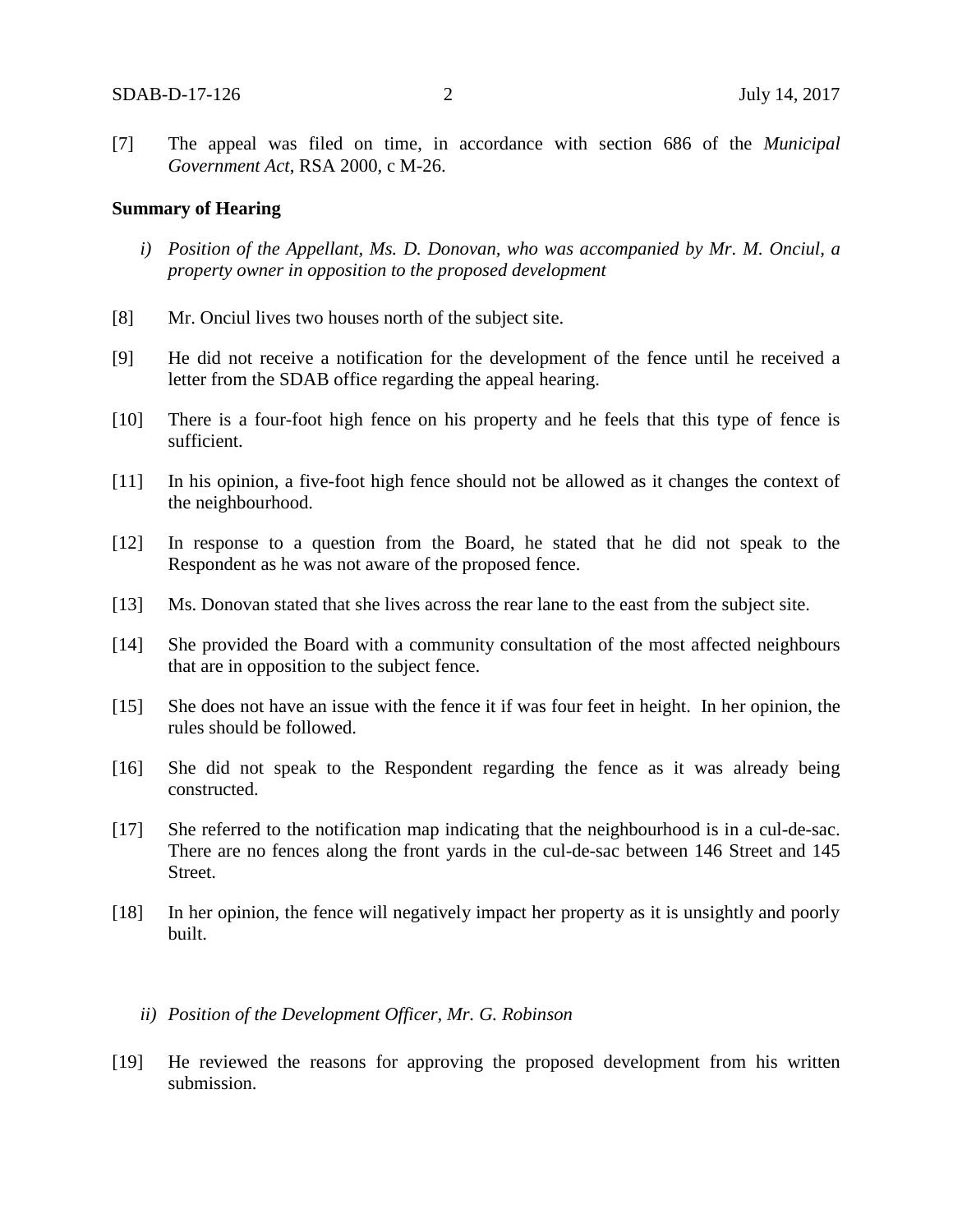- [20] Section 49 of the *Edmonton Zoning Bylaw* allows a Development Officer to vary the height of a fence.
- [21] There are other properties in the area that have a six-foot high fence in the front yard and flanking side yard, which is characteristic of the neighbourhood.
- [22] In response to a question by the Board, he clarified that the correct height of the fence is 1.68 metres.
- [23] Section 49.1(a)(i) of the *Edmonton Zoning Bylaw* lists possible materials that could be used for a fence.
- [24] He referred to section 57.2(1) of the *Edmonton Zoning Bylaw*, General Performance Standards, that states:

In all non-industrial developments, the design and use of exterior finishing materials shall be to the satisfaction of the Development Officer who shall ensure, as far as reasonably practicable, that materials shall be used that ensure that the standard of the proposed buildings and structures shall be similar to, or better than, the standard of surrounding development.

- [25] He referred to the stamped site plan showing the area of the property that has a five-foot high fence highlighted in yellow. A 3-metre by 3-metre corner cut was shown on the site plan as the property is on a corner site. However, he could not confirm if the corner cut has been completed.
- [26] The corner cut was required by Transportation Services.
- [27] Property owners often build a higher fence so they can utilize their property and the amenity space.
- [28] There is a 3.87-metre front setback from the front property line to provide additional visual space for drivers and pedestrians.
- [29] He confirmed that with corner lots such as this, the front yard is considered the rear yard. Houses in mature neighbourhoods have amenity space in the front yard.
- [30] A higher fence in the flanking side yard requires a variance. The portion on the north property line that has a six-foot high fence does not require a development permit.
	- *iii) Position of the Respondent, Ms. J. Wong, who was accompanied by Mr. C. Johnson, tenant of the subject site*
- [31] Ms. Wong purchased the property in 2015. She does not live in the subject dwelling and rents out the property.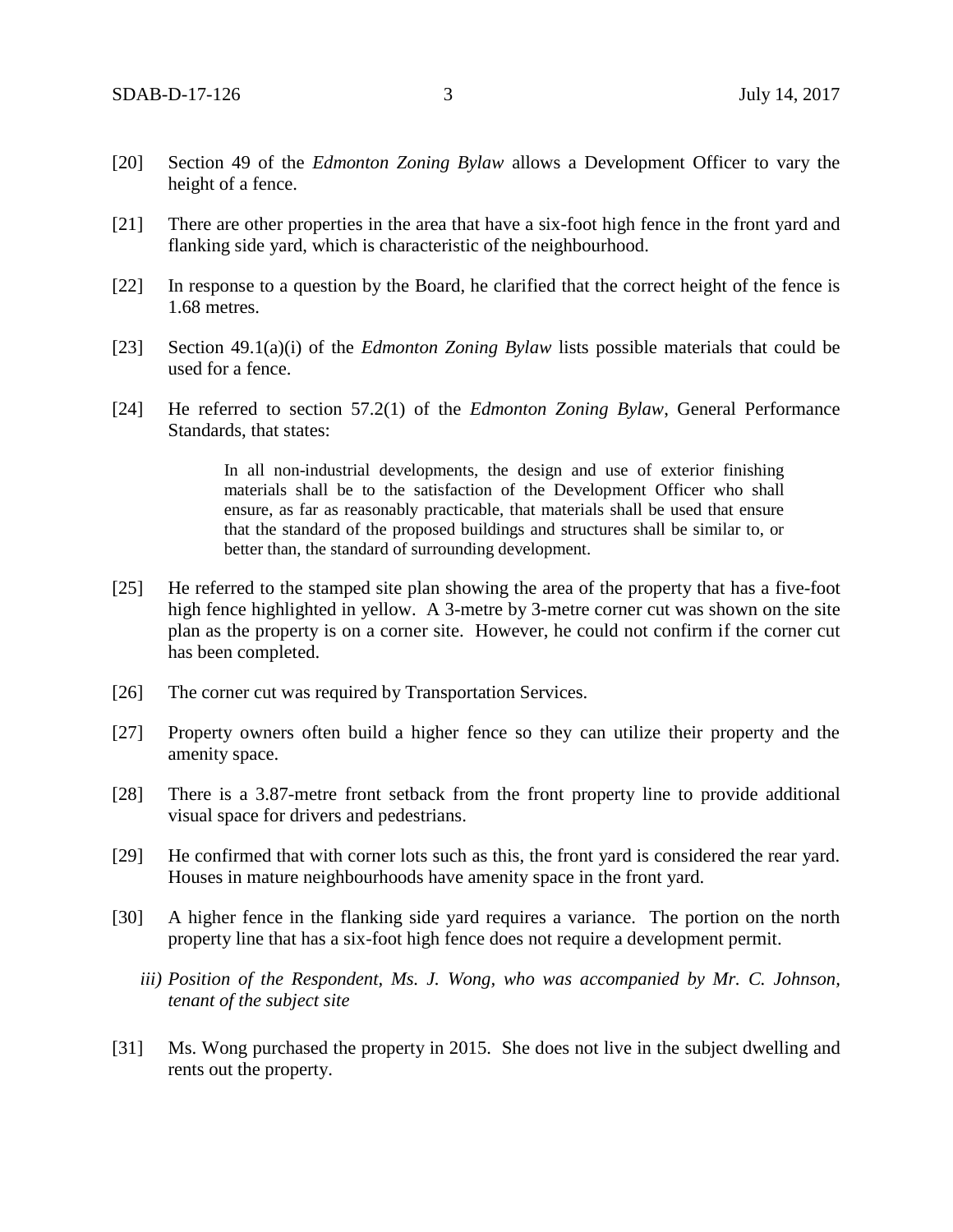- [32] The property and the house were in need of repairs and she has done work on the property to bring it up to living standards. In her opinion, the property value has increased.
- [33] She referred to the photographs she submitted to the Board to compare how the property looked when it was purchased and how it looks now.
- [34] The previous chain link fence was falling over and covered with garbage bags. The new fence was built with pressure treated wood.
- [35] The tenant has a young family and a dog. 106 Avenue is a busy roadway and the higher fence provides safety for his family. The tenant's garage has been broken into and people have jumped over the previous fence and looked in their windows.
- [36] She referred to the photographs submitted to the Board showing properties along 106 Avenue from 142 Street to 149 Street that have fences in the flanking side yard.
- [37] She disagreed that the property is located in a cul-de-sac and that she would not have built such a high fence if it was.
- [38] She provided the Board with a Google Map, marked *Exhibit A*, showing the location of high fences on properties along 106 Avenue.
- [39] She referred to a photograph showing the property to the south from their window.
- [40] She referred to photographs to show other fences in the neighbourhood.
- [41] She referred to a photograph showing two properties that have hedges that are over six feet high. In her opinion, a fence is not any different from a large bush or hedge.
- [42] She reiterated that the property has been upgraded, the fence is aesthetically pleasing, and it provides safety for the tenant's family.
	- *iv) Rebuttal of the Appellant, Ms. D. Donovan*
- [43] Ms. Donovan stated that the six-foot high fence along the property extends all along the north property line to the rear lane.
- [44] The fence on Lot 21 faces 146 Street and is five feet high. All of the fences shown in the photographs are along the side yard and there are none in the front yard. In her opinion, the photographs submitted by the Respondent are not accurate.
- [45] In response to questions by the Board, she stated that the neighbour immediately to the north that faces 146 Street is in opposition to the proposed fence.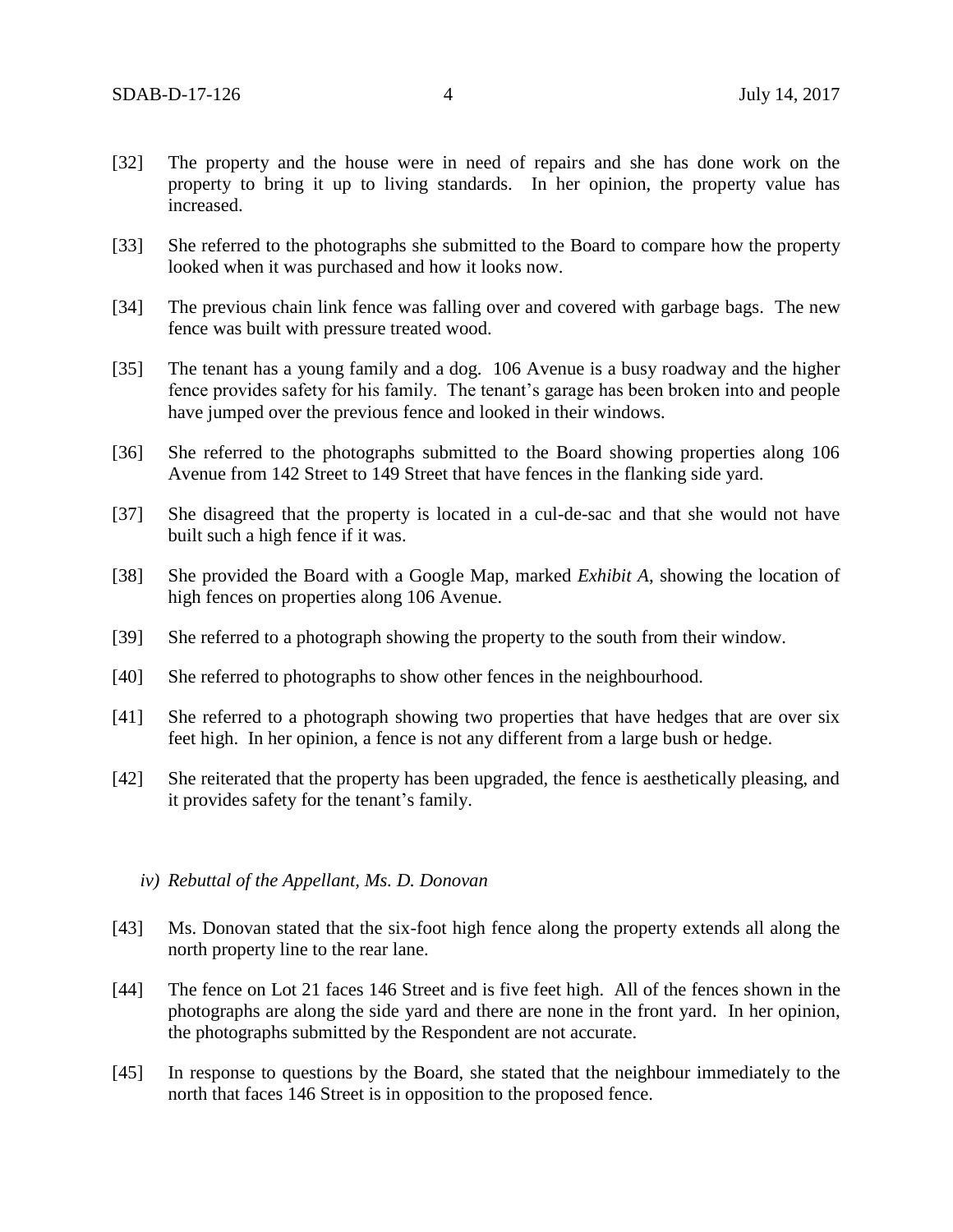[46] She does not have an issue with a large bush or hedge if it is maintained.

#### **Decision**

- [47] The appeal is **DENIED** and the decision of the Development Authority is **CONFIRMED**. The development is **GRANTED** as approved by the Development Authority, subject to the following **CONDITIONS**:
	- 1. The development shall be constructed in accordance with the stamped and approved drawings.
	- 2. The fence shall be installed entirely on the subject property.
	- 3. The fence shall not impede and sightlines for vehicular or pedestrian traffic.
	- 4. As far as reasonably practicable, the design and use of exterior finishing materials used shall be similar to, or better than, the standard of surrounding development (Reference Section 57.2.1).
	- 5. Immediately upon completion of the development of the fence, the site shall be cleared of all debris.
- [48] In granting the development the following variance to the *Edmonton Zoning Bylaw* is allowed:
	- 1. The maximum allowable Height of 1.2 metres per section  $49.1(e)(i)(ii)$  is varied to allow an excess of 0.48 metres, thereby increasing the maximum allowed to 1.68 metres.

#### **Reasons for Decision**

- [49] The proposed development is Accessory to a Permitted Use in the (RF1) Single Detached Residential Zone.
- [50] The Board accepts the evidence submitted that the Height of the Fence will be 1.68 metres as shown on the approved site plan.
- [51] The Development Officer has the authority to vary the Height of the fence to 1.85 metres to provide additional screening from a public roadway. The Board finds that 106 Avenue is a busy collector road and the Fence will provide screening and safety for the subject site.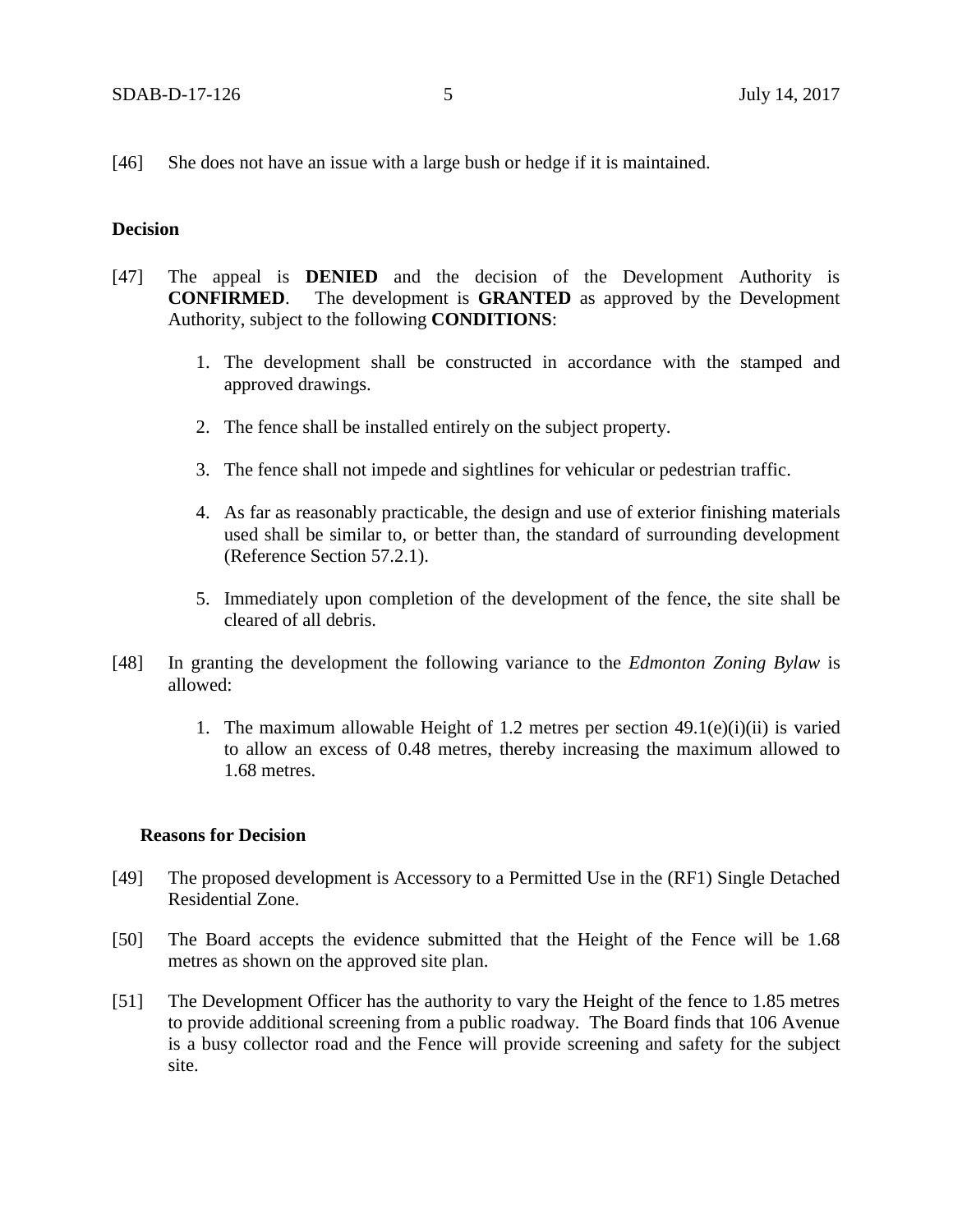- [52] Based on the evidence submitted, the 3-metre by 3-metre corner cut requested by Transportation Services will alleviate any sightline impacts to drivers or pedestrians.
- [53] The Board acknowledges the concerns of the property owners that appeared in opposition that the Fence was not constructed appropriately. However, Section 49.1(a)(i) of the *Edmonton Zoning Bylaw* states:

the Height of the material used in the construction of a Fence, wall, or gate, such as but not limited to boards, panels, masonry, ornamental iron, and chain link, plus any additional elements used for screening, such as, but not limited to, lattice.

There are several properties in the area that have similar Fences such as the proposed development.

[54] Based on the above, it is the opinion of the Board that the proposed development will not unduly interfere with the amenities of the neighbourhood, and will not materially interfere with or affect the use, enjoyment or value of neighbouring parcels of land.

RSL

Mr. B. Gibson, Presiding Officer Subdivision and Development Appeal Board